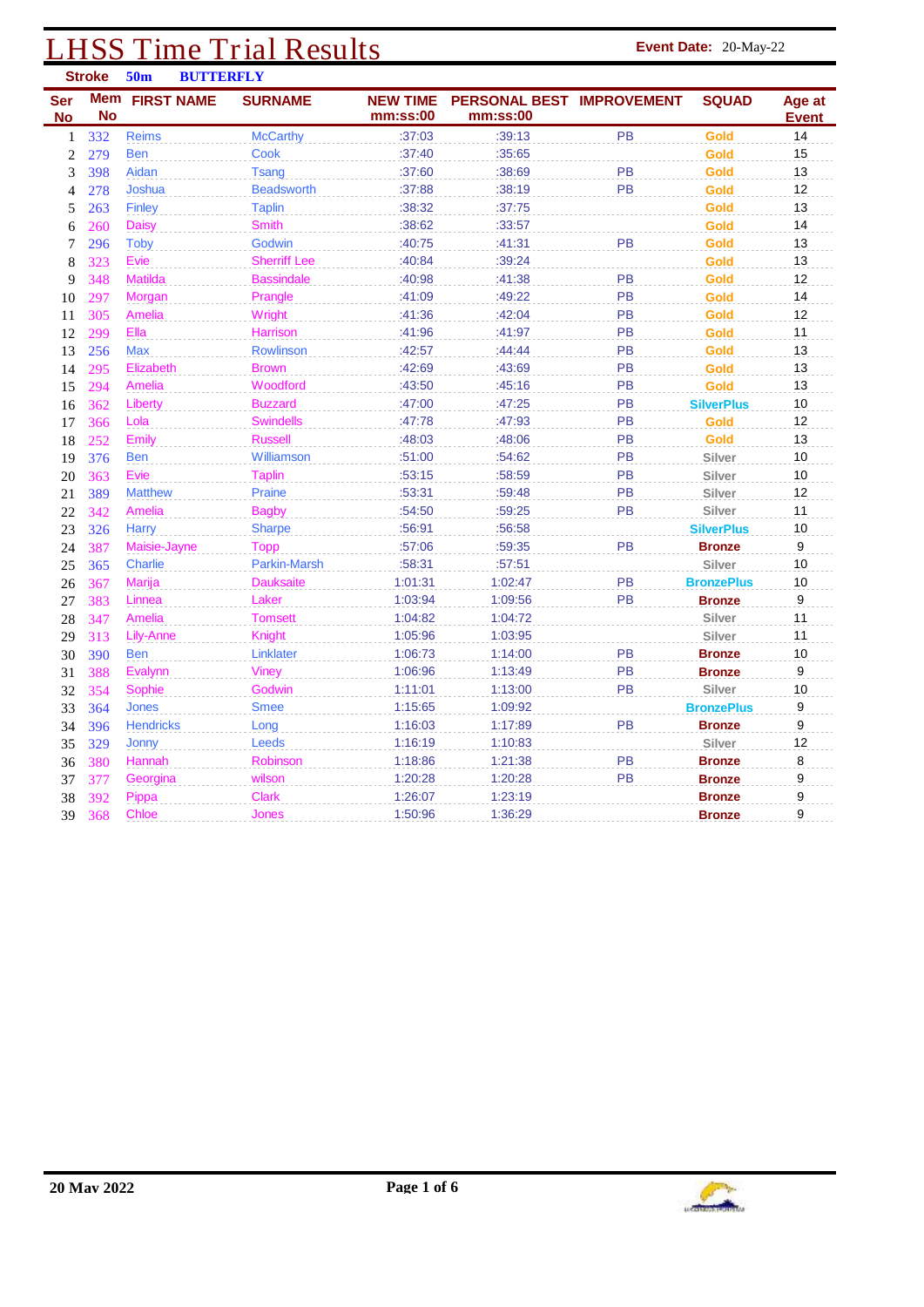| <b>Stroke</b><br>50 <sub>m</sub><br><b>BACKSTROKE</b> |           |                       |                     |                             |                                       |           |                   |                        |
|-------------------------------------------------------|-----------|-----------------------|---------------------|-----------------------------|---------------------------------------|-----------|-------------------|------------------------|
| Ser<br><b>No</b>                                      | <b>No</b> | <b>Mem FIRST NAME</b> | <b>SURNAME</b>      | <b>NEW TIME</b><br>mm:ss:00 | PERSONAL BEST IMPROVEMENT<br>mm:ss:00 |           | <b>SQUAD</b>      | Age at<br><b>Event</b> |
| 1                                                     | 398       | Aidan                 | Tsang               | :36:71                      | :38:40                                | PB        | <b>Gold</b>       | 13                     |
| $\boldsymbol{2}$                                      | 278       | Joshua                | <b>Beadsworth</b>   | :37:18                      | :36:53                                |           | Gold              | 12                     |
| 3                                                     | 296       | Toby                  | Godwin              | :37:19                      | :38:38                                | PB        | Gold              | 13                     |
| 4                                                     | 263       | <b>Finley</b>         | <b>Taplin</b>       | :37:31                      | :36:75                                |           | Gold              | 13                     |
| 5                                                     | 323       | Evie                  | <b>Sherriff Lee</b> | :38:54                      | :35:87                                |           | <b>Gold</b>       | 13                     |
| 6                                                     | 256       | <b>Max</b>            | <b>Rowlinson</b>    | :38:72                      | :38:94                                | PB        | Gold              | 13                     |
| 7                                                     | 348       | <b>Matilda</b>        | <b>Bassindale</b>   | :38:78                      | :39:56                                | PB        | Gold              | 12                     |
| 8                                                     | 279       | <b>Ben</b>            | Cook                | :39:03                      | :39:44                                | <b>PB</b> | <b>Gold</b>       | 15                     |
| 9                                                     | 260       | <b>Daisy</b>          | <b>Smith</b>        | :39:65                      | :38:88                                |           | Gold              | 14                     |
| 10                                                    | 366       | Lola                  | <b>Swindells</b>    | :39:98                      | :40:60                                | PB        | Gold              | 12                     |
| 11                                                    | 305       | Amelia                | Wright              | :40:62                      | :41:28                                | <b>PB</b> | Gold              | 12                     |
| 12                                                    | 332       | <b>Reims</b>          | <b>McCarthy</b>     | :40:69                      | :39:41                                |           | Gold              | 14                     |
| 13                                                    | 299       | Ella                  | <b>Harrison</b>     | :40:91                      | :39:82                                |           | <b>Gold</b>       | 11                     |
| 14                                                    | 295       | Elizabeth             | <b>Brown</b>        | :41:50                      | :41:63                                | PB        | Gold              | 13                     |
| 15                                                    | 294       | Amelia                | Woodford            | :43:50                      | :42:78                                |           | Gold              | 13                     |
| 16                                                    | 297       | Morgan                | Prangle             | :43:65                      | :43:68                                | PB        | Gold              | 14                     |
| 17                                                    | 252       | Emily                 | <b>Russell</b>      | :45:03                      | :44:03                                |           | <b>Gold</b>       | 13                     |
| 18                                                    | 389       | <b>Matthew</b>        | Praine              | :45:78                      | :49:87                                | PB        | Silver            | 12                     |
| 19                                                    | 363       | Evie                  | <b>Taplin</b>       | :46:27                      | :48:12                                | <b>PB</b> | Silver            | 10                     |
| 20                                                    | 326       | <b>Harry</b>          | <b>Sharpe</b>       | :48:47                      | :42:71                                |           | <b>SilverPlus</b> | 10                     |
| 21                                                    | 362       | Liberty               | <b>Buzzard</b>      | :49:17                      | :52:19                                | PB        | <b>SilverPlus</b> | 10                     |
| 22                                                    | 365       | Charlie               | <b>Parkin-Marsh</b> | :49:58                      | :50:70                                | <b>PB</b> | Silver            | 10                     |
| 23                                                    | 342       | Amelia                | <b>Bagby</b>        | :50:71                      | :54:69                                | PB        | Silver            | 11                     |
| 24                                                    | 387       | Maisie-Jayne          | <b>Topp</b>         | :51:82                      | :51:56                                |           | <b>Bronze</b>     | $\boldsymbol{9}$       |
| 25                                                    | 347       | Amelia                | <b>Tomsett</b>      | :53:13                      | :52:66                                |           | Silver            | 11                     |
| 26                                                    | 376       | <b>Ben</b>            | <b>Williamson</b>   | :53:69                      | :57:47                                | <b>PB</b> | Silver            | 10                     |
| 27                                                    | 313       | Lily-Anne             | Knight              | :54:49                      | :55:78                                | PB        | Silver            | 11                     |
| 28                                                    | 354       | Sophie                | Godwin              | :55:78                      | :53:56                                |           | Silver            | 10                     |
| 29                                                    | 390       | <b>Ben</b>            | Linklater           | :56:21                      | :59:66                                | PB        | <b>Bronze</b>     | 10                     |
| 30                                                    | 388       | Evalynn               | <b>Viney</b>        | :56:67                      | :55:64                                |           | <b>Bronze</b>     | 9                      |
| 31                                                    | 329       | <b>Jonny</b>          | Leeds               | :56:72                      | :54:82                                |           | Silver            | 12                     |
| 32                                                    | 383       | Linnea                | Laker               | :56:84                      | :58:41                                | <b>PB</b> | <b>Bronze</b>     | 9                      |
| 33                                                    | 377       | Georgina              | wilson              | :59:34                      | 1:05:72                               | PB        | <b>Bronze</b>     | 9                      |
| 34                                                    | 396       | <b>Hendricks</b>      | Long                | 1:01:15                     | 1:11:85                               | <b>PB</b> | <b>Bronze</b>     | 9                      |
| 35                                                    | 367       | <b>Marija</b>         | <b>Dauksaite</b>    | 1:01:83                     | :57:75                                |           | <b>BronzePlus</b> | 10                     |
| 36                                                    | 364       | <b>Jones</b>          | <b>Smee</b>         | 1:02:56                     | 1:00:03                               |           | <b>BronzePlus</b> | 9                      |
| 37                                                    | 392       | Pippa                 | <b>Clark</b>        | 1:04:83                     | 1:02:18                               |           | <b>Bronze</b>     | 9                      |
| 38                                                    | 368       | <b>Chloe</b>          | Jones               | 1:10:88                     | 1:06:50                               |           | <b>Bronze</b>     | 9                      |
| 39                                                    | 380       | Hannah                | Robinson            | 1:13:03                     | 1:08:94                               |           | <b>Bronze</b>     | 8                      |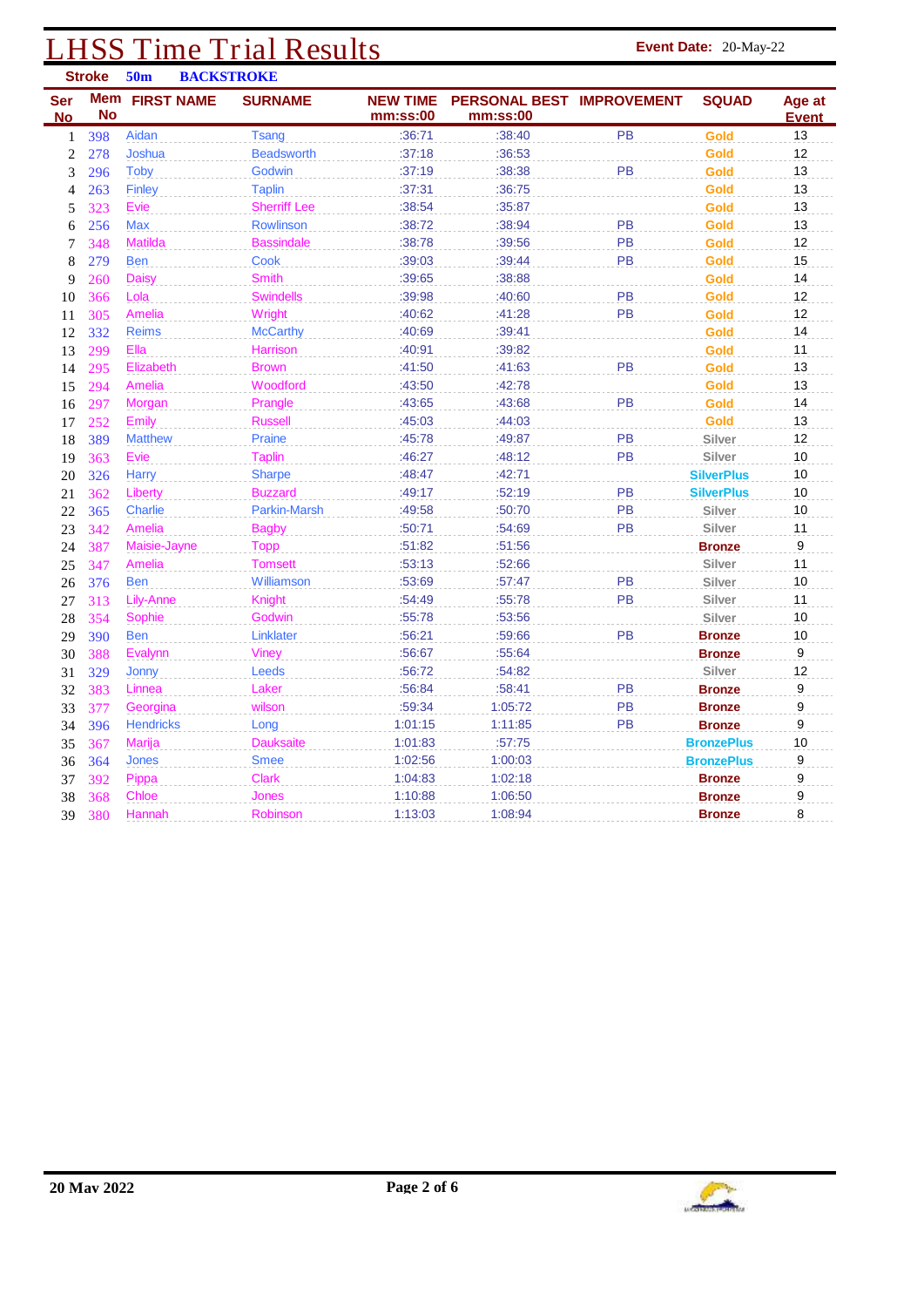| <b>Stroke</b><br>50 <sub>m</sub><br><b>BREASTSTROKE</b> |                  |                   |                     |                             |                                       |           |                   |                        |
|---------------------------------------------------------|------------------|-------------------|---------------------|-----------------------------|---------------------------------------|-----------|-------------------|------------------------|
| Ser<br><b>No</b>                                        | Mem<br><b>No</b> | <b>FIRST NAME</b> | <b>SURNAME</b>      | <b>NEW TIME</b><br>mm:ss:00 | PERSONAL BEST IMPROVEMENT<br>mm:ss:00 |           | <b>SQUAD</b>      | Age at<br><b>Event</b> |
| 1                                                       | 263              | Finley            | <b>Taplin</b>       | :38:04                      | :38:81                                | PB        | Gold              | 13                     |
| $\overline{2}$                                          | 398              | Aidan             | <b>Tsang</b>        | :42:18                      | :41:31                                |           | Gold              | 13                     |
| 3                                                       | 296              | Toby              | Godwin              | :42:61                      | :42:78                                | PB        | Gold              | 13                     |
| 4                                                       | 279              | <b>Ben</b>        | Cook                | :43:07                      | :42:53                                |           | Gold              | 15                     |
| 5                                                       | 256              | <b>Max</b>        | Rowlinson           | :44:07                      | :46:09                                | PB        | Gold              | 13                     |
| 6                                                       | 260              | <b>Daisy</b>      | <b>Smith</b>        | :44:53                      | :44:23                                |           | <b>Gold</b>       | 14                     |
| 7                                                       | 295              | Elizabeth         | <b>Brown</b>        | :45:25                      | :44:88                                |           | <b>Gold</b>       | 13                     |
| 8                                                       | 323              | Evie              | <b>Sherriff Lee</b> | :45:40                      | :45:41                                | PB        | Gold              | 13                     |
| 9                                                       | 278              | Joshua            | <b>Beadsworth</b>   | :46:19                      | :47:57                                | PB        | Gold              | 12                     |
| 10                                                      | 332              | <b>Reims</b>      | <b>McCarthy</b>     | :46:75                      | :46:40                                |           | Gold              | 14                     |
| 11                                                      | 294              | Amelia            | Woodford            | :46:75                      | :47:44                                | PB        | <b>Gold</b>       | 13                     |
| 12                                                      | 305              | Amelia            | Wright              | :48:25                      | :48:84                                | PB        | Gold              | 12                     |
| 13                                                      | 366              | Lola              | <b>Swindells</b>    | :48:29                      | :50:04                                | PB        | <b>Gold</b>       | 12                     |
| 14                                                      | 299              | Ella              | Harrison            | :52:31                      | :51:00                                |           | Gold              | 11                     |
| 15                                                      | 376              | <b>Ben</b>        | Williamson          | :53:41                      | :56:47                                | PB        | Silver            | 10                     |
| 16                                                      | 252              | Emily             | <b>Russell</b>      | :53:50                      | :54:40                                | PB        | Gold              | 13                     |
| 17                                                      | 389              | <b>Matthew</b>    | Praine              | :53:53                      | :54:25                                | PB        | Silver            | 12                     |
| 18                                                      | 297              | Morgan            | Prangle             | :53:65                      | :53:96                                | PB        | Gold              | 14                     |
| 19                                                      | 342              | Amelia            | <b>Bagby</b>        | :53:84                      | :54:38                                | <b>PB</b> | Silver            | 11                     |
| 20                                                      | 348              | <b>Matilda</b>    | <b>Bassindale</b>   | :55:14                      | :53:35                                |           | <b>Gold</b>       | 12                     |
| 21                                                      | 363              | Evie              | <b>Taplin</b>       | :57:32                      | :57:89                                | PB        | Silver            | 10                     |
| 22                                                      | 347              | <b>Amelia</b>     | <b>Tomsett</b>      | :57:65                      | :55:43                                |           | Silver            | 11                     |
| 23                                                      | 326              | <b>Harry</b>      | <b>Sharpe</b>       | :57:72                      | :54:49                                |           | <b>SilverPlus</b> | 10                     |
| 24                                                      | 362              | Liberty           | <b>Buzzard</b>      | :59:63                      | 1:01:43                               | PB        | <b>SilverPlus</b> | $10$                   |
| 25                                                      | 387              | Maisie-Jayne      | Topp                | 1:02:46                     | :58:97                                |           | <b>Bronze</b>     | 9                      |
| 26                                                      | 367              | Marija            | <b>Dauksaite</b>    | 1:04:29                     | 1:11:81                               | PB        | <b>BronzePlus</b> | 10                     |
| 27                                                      | 390              | <b>Ben</b>        | Linklater           | 1:04:90                     | 1:06:15                               | PB        | <b>Bronze</b>     | 10                     |
| 28                                                      | 365              | Charlie           | <b>Parkin-Marsh</b> | 1:06:44                     | 1:07:57                               | PB        | Silver            | 10                     |
| 29                                                      | 329              | Jonny             | Leeds               | 1:06:85                     | 1:05:47                               |           | Silver            | 12                     |
| 30                                                      | 313              | Lily-Anne         | <b>Knight</b>       | 1:08:79                     | 1:04:67                               |           | Silver            | 11                     |
| 31                                                      | 354              | Sophie            | Godwin              | 1:10:03                     | 1:07:72                               |           | Silver            | 10                     |
| 32                                                      | 396              | <b>Hendricks</b>  | Long                | 1:10:97                     | 1:26:97                               | PB        | <b>Bronze</b>     | 9                      |
| 33                                                      | 388              | Evalynn           | Viney               | 1:17:46                     | 1:20:62                               | PB        | <b>Bronze</b>     | 9                      |
| 34                                                      | 377              | Georgina          | wilson              | 1:17:56                     | 1:22:66                               | PB        | <b>Bronze</b>     | 9                      |
| 35                                                      | 383              | Linnea            | Laker               | 1:17:79                     | 1:21:31                               | PB        | <b>Bronze</b>     | 9                      |
| 36                                                      | 392              | Pippa             | <b>Clark</b>        | 1:18:56                     | 1:17:25                               |           | <b>Bronze</b>     | 9                      |
| 37                                                      | 364              | <b>Jones</b>      | <b>Smee</b>         | 1:18:66                     | 1:15:68                               |           | <b>BronzePlus</b> | 9                      |
| 38                                                      | 380              | Hannah            | <b>Robinson</b>     | 1:26:18                     | 1:23:12                               |           | <b>Bronze</b>     | 8                      |
| 39                                                      | 368              | <b>Chloe</b>      | Jones               | 1:26:60                     | 1:17:84                               |           | <b>Bronze</b>     | 9                      |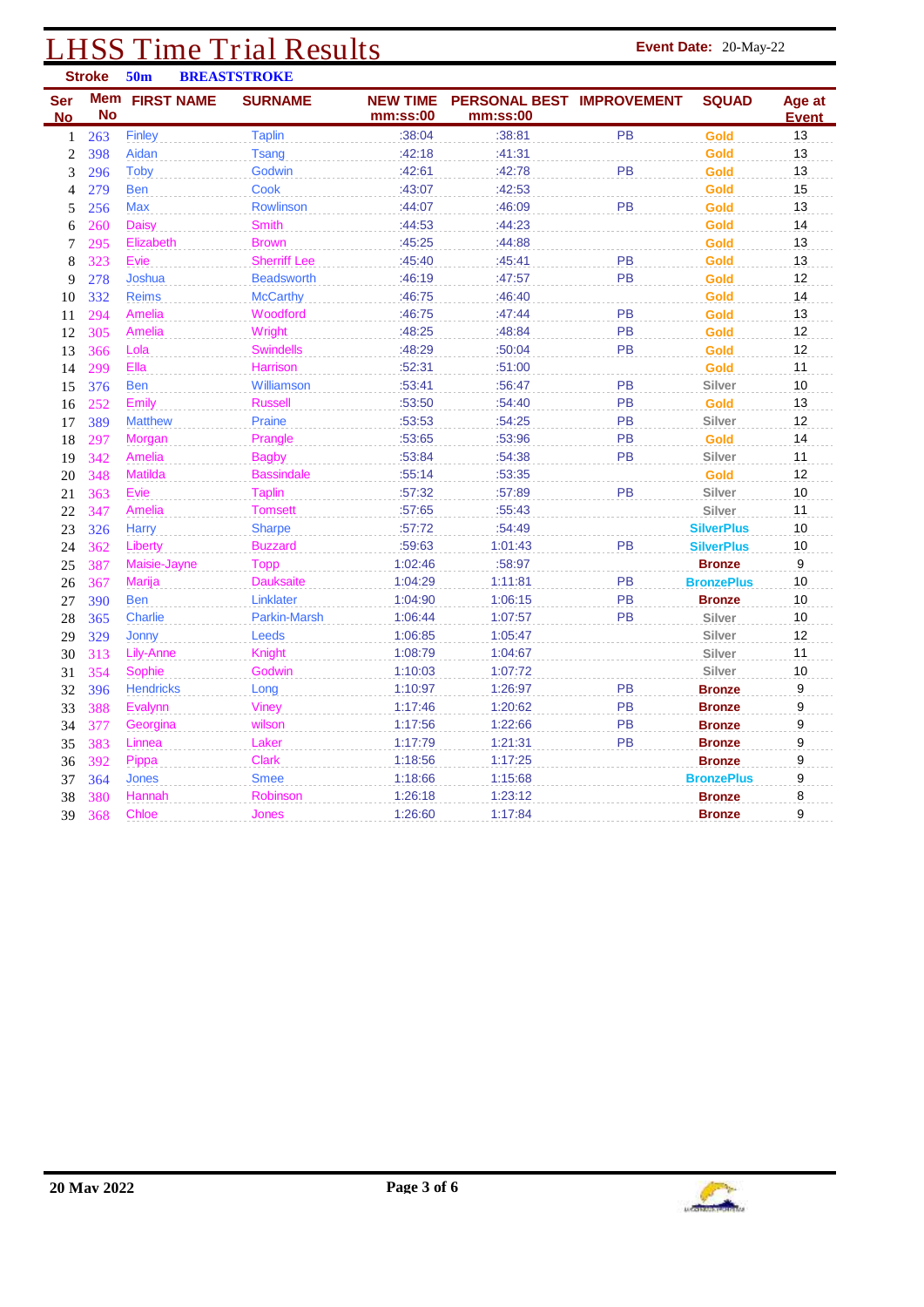|                  | <b>Stroke</b> | 50 <sub>m</sub>       | <b>FRONTCRAWL</b>   |                             |                                       |           |                   |                        |
|------------------|---------------|-----------------------|---------------------|-----------------------------|---------------------------------------|-----------|-------------------|------------------------|
| Ser<br><b>No</b> | <b>No</b>     | <b>Mem FIRST NAME</b> | <b>SURNAME</b>      | <b>NEW TIME</b><br>mm:ss:00 | PERSONAL BEST IMPROVEMENT<br>mm:ss:00 |           | <b>SQUAD</b>      | Age at<br><b>Event</b> |
| 1                | 279           | <b>Ben</b>            | Cook                | :31:40                      | :33:09                                | PB        | <b>Gold</b>       | 15                     |
| $\overline{2}$   | 263           | <b>Finley</b>         | <b>Taplin</b>       | :32:66                      | :32:31                                |           | Gold              | 13                     |
| 3                | 296           | <b>Toby</b>           | Godwin              | :32:71                      | :33:22                                | PB        | Gold              | 13                     |
| 4                | 278           | Joshua                | <b>Beadsworth</b>   | :32:75                      | :33:06                                | PB        | Gold              | 12                     |
| 5                | 260           | <b>Daisy</b>          | <b>Smith</b>        | :32:75                      | :31:90                                |           | <b>Gold</b>       | 14                     |
| 6                | 323           | Evie                  | <b>Sherriff Lee</b> | :34:12                      | :33:96                                |           | Gold              | 13                     |
| 7                | 256           | <b>Max</b>            | Rowlinson           | :34:35                      | :35:12                                | PB        | Gold              | 13                     |
| 8                | 295           | Elizabeth             | <b>Brown</b>        | :35:25                      | :35:06                                |           | <b>Gold</b>       | 13                     |
| 9                | 398           | Aidan                 | <b>Tsang</b>        | :35:46                      | :34:87                                |           | Gold              | 13                     |
| 10               | 332           | <b>Reims</b>          | <b>McCarthy</b>     | :35:50                      | :35:06                                |           | Gold              | 14                     |
| 11               | 348           | <b>Matilda</b>        | <b>Bassindale</b>   | :36:19                      | :36:78                                | PB        | <b>Gold</b>       | 12                     |
| 12               | 366           | Lola                  | <b>Swindells</b>    | :36:25                      | :37:71                                | PB        | Gold              | 12                     |
| 13               | 299           | Ella                  | <b>Harrison</b>     | :36:59                      | :36:50                                |           | <b>Gold</b>       | 11                     |
| 14               | 305           | <b>Amelia</b>         | Wright              | :37:61                      | :37:76                                | PB        | Gold              | 12                     |
| 15               | 294           | <b>Amelia</b>         | Woodford            | :37:69                      | :38:16                                | <b>PB</b> | Gold              | 13                     |
| 16               | 389           | <b>Matthew</b>        | Praine              | :38:81                      | :40:50                                | PB        | Silver            | 12                     |
| 17               | 297           | Morgan                | Prangle             | :39:13                      | :38:81                                |           | <b>Gold</b>       | 14                     |
| 18               | 252           | Emily                 | <b>Russell</b>      | :40:54                      | :39:66                                |           | Gold              | 13                     |
| 19               | 342           | <b>Amelia</b>         | <b>Bagby</b>        | :42:00                      | :48:40                                | PB        | Silver            | 11                     |
| 20               | 362           | Liberty               | <b>Buzzard</b>      | :43:28                      | :45:06                                | PB        | <b>SilverPlus</b> | 10                     |
| 21               | 376           | <b>Ben</b>            | <b>Williamson</b>   | :44:44                      | :47:81                                | PB        | <b>Silver</b>     | 10                     |
| 22               | 326           | <b>Harry</b>          | <b>Sharpe</b>       | :44:50                      | :43:59                                |           | <b>SilverPlus</b> | 10                     |
| 23               | 363           | Evie                  | <b>Taplin</b>       | :44:86                      | :50:63                                | PB        | Silver            | 10                     |
| 24               | 347           | <b>Amelia</b>         | <b>Tomsett</b>      | :47:50                      | :45:56                                |           | Silver            | 11                     |
| 25               | 365           | <b>Charlie</b>        | <b>Parkin-Marsh</b> | :48:71                      | :45:83                                |           | Silver            | 10                     |
| 26               | 390           | <b>Ben</b>            | Linklater           | :48:87                      | :50:47                                | <b>PB</b> | <b>Bronze</b>     | 10                     |
| 27               | 313           | Lily-Anne             | <b>Knight</b>       | :49:71                      | :50:00                                | PB        | Silver            | 11                     |
| 28               | 377           | Georgina              | wilson              | :51:85                      | 1:00:41                               | <b>PB</b> | <b>Bronze</b>     | 9                      |
| 29               | 388           | Evalynn               | Viney               | :51:88                      | :56:47                                | <b>PB</b> | <b>Bronze</b>     | 9                      |
| 30               | 387           | Maisie-Jayne          | <b>Topp</b>         | :52:89                      | :43:63                                |           | <b>Bronze</b>     | 9                      |
| 31               | 364           | <b>Jones</b>          | <b>Smee</b>         | :53:69                      | :51:81                                |           | <b>BronzePlus</b> | 9                      |
| 32               | 354           | Sophie                | Godwin              | :54:97                      | :54:60                                |           | Silver            | 10                     |
| 33               | 383           | Linnea                | Laker               | :56:21                      | :57:93                                | PB        | <b>Bronze</b>     | 9                      |
| 34               | 396           | <b>Hendricks</b>      | Long                | :56:53                      | 1:02:53                               | <b>PB</b> | <b>Bronze</b>     | 9                      |
| 35               | 329           | Jonny                 | Leeds               | :57:19                      | :56:10                                |           | Silver            | 12                     |
| 36               | 367           | Marija                | <b>Dauksaite</b>    | :57:21                      | :55:92                                |           | <b>BronzePlus</b> | 10                     |
| 37               | 392           | Pippa                 | <b>Clark</b>        | :57:65                      | :59:84                                | PB        | <b>Bronze</b>     | 9                      |
| 38               | 380           | Hannah                | <b>Robinson</b>     | 1:02:11                     | 1:07:43                               | <b>PB</b> | <b>Bronze</b>     | 8                      |
| 39               | 368           | <b>Chloe</b>          | Jones               | 1:04:09                     | 1:09:46                               | <b>PB</b> | <b>Bronze</b>     | 9                      |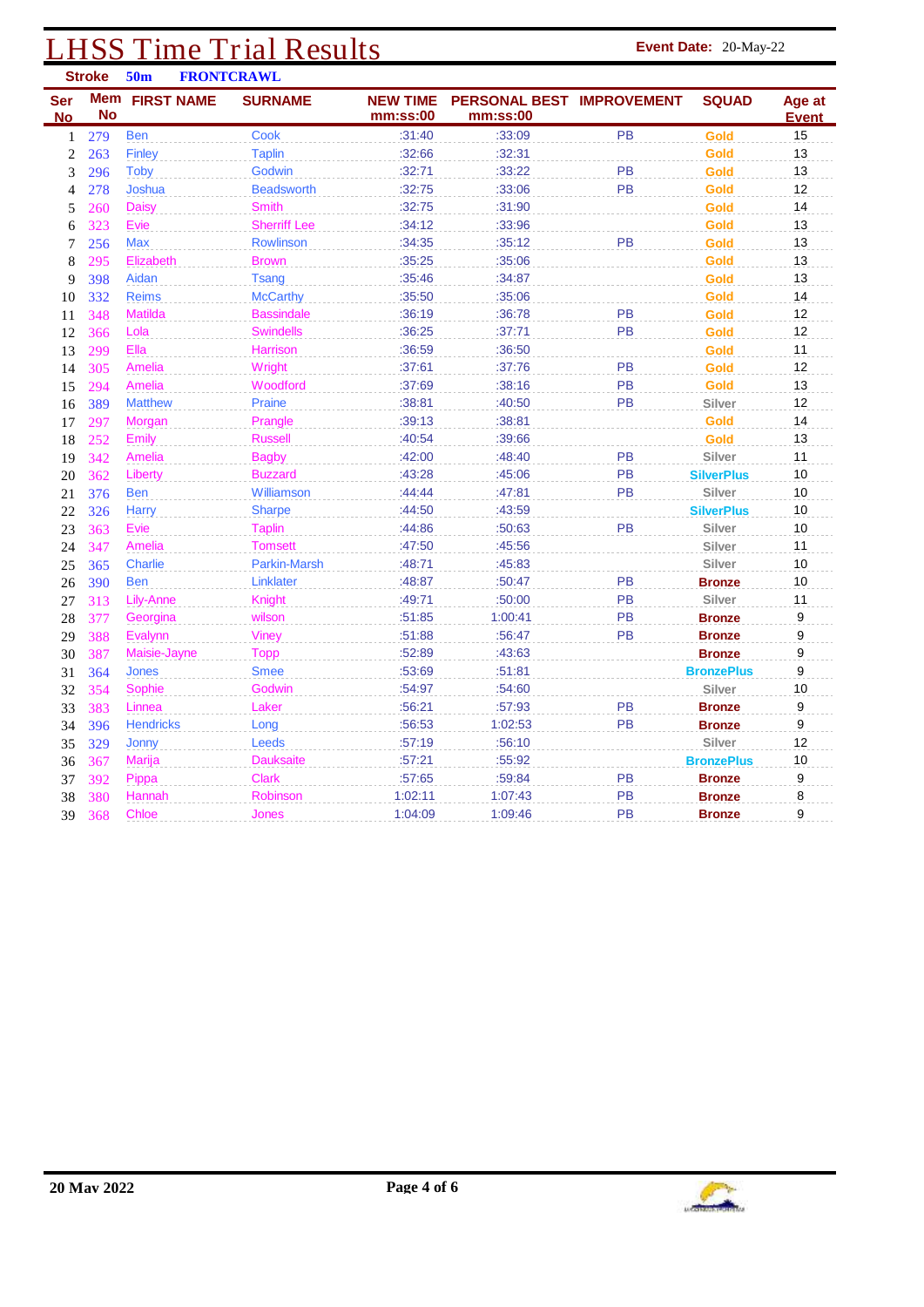| <b>Stroke</b>    |           | <b>68m</b><br><b>INDIVIDUAL MEDLEY</b> |                     |                             |                                       |           |                   |                        |
|------------------|-----------|----------------------------------------|---------------------|-----------------------------|---------------------------------------|-----------|-------------------|------------------------|
| <b>Ser</b><br>No | <b>No</b> | <b>Mem FIRST NAME</b>                  | <b>SURNAME</b>      | <b>NEW TIME</b><br>mm:ss:00 | PERSONAL BEST IMPROVEMENT<br>mm:ss:00 |           | <b>SQUAD</b>      | Age at<br><b>Event</b> |
| 1                | 263       | Finley                                 | <b>Taplin</b>       | :51:04                      | :51:62                                | PB        | <b>Gold</b>       | 13                     |
| 2                | 279       | <b>Ben</b>                             | <b>Cook</b>         | :52:97                      | :52:91                                |           | <b>Gold</b>       | 15                     |
| 3                | 296       | <b>Toby</b>                            | Godwin              | :54:40                      | :54:72                                | PB        | Gold              | 13                     |
| 4                | 323       | Evie                                   | <b>Sherriff Lee</b> | :54:56                      | :53:89                                |           | <b>Gold</b>       | 13                     |
| 5                | 398       | Aidan                                  | <b>Tsang</b>        | :54:87                      | :54:07                                |           | <b>Gold</b>       | 13                     |
| 6                | 256       | <b>Max</b>                             | Rowlinson           | :55:47                      | :57:66                                | PB        | Gold              | 13                     |
| 7                | 260       | <b>Daisy</b>                           | <b>Smith</b>        | :55:81                      | :52:13                                |           | Gold              | 14                     |
| 8                | 332       | <b>Reims</b>                           | <b>McCarthy</b>     | :56:00                      | :55:65                                |           | Gold              | 14                     |
| 9                | 278       | Joshua                                 | <b>Beadsworth</b>   | :57:62                      | :56:44                                |           | Gold              | 12                     |
| 10               | 305       | Amelia                                 | Wright              | :58:04                      | 1:00:22                               | PB        | Gold              | 12                     |
| 11               | 295       | Elizabeth                              | <b>Brown</b>        | :58:66                      | :58:37                                |           | Gold              | 13                     |
| 12               | 294       | Amelia                                 | Woodford            | :58:97                      | :59:54                                | PB        | <b>Gold</b>       | 13                     |
| 13               | 366       | Lola                                   | <b>Swindells</b>    | :59:03                      | 1:00:93                               | PB        | Gold              | 12                     |
| 14               | 348       | <b>Matilda</b>                         | <b>Bassindale</b>   | :59:79                      | :59:85                                | PB        | <b>Gold</b>       | 12                     |
| 15               | 299       | Ella                                   | Harrison            | :59:94                      | :59:43                                |           | <b>Gold</b>       | 11                     |
| 16               | 389       | <b>Matthew</b>                         | Praine              | 1:04:16                     | 1:12:09                               | PB        | Silver            | 12                     |
| 17               | 252       | Emily                                  | <b>Russell</b>      | 1:06:47                     | 1:04:94                               |           | Gold              | 13                     |
| 18               | 363       | Evie                                   | <b>Taplin</b>       | 1:08:22                     | 1:12:75                               | PB        | Silver            | 10                     |
| 19               | 297       | Morgan                                 | Prangle             | 1:08:28                     | 1:04:69                               |           | <b>Gold</b>       | 14                     |
| 20               | 342       | Amelia                                 | <b>Bagby</b>        | 1:08:47                     | 1:15:81                               | PB        | Silver            | 11                     |
| 21               | 362       | Liberty                                | <b>Buzzard</b>      | 1:08:79                     | 1:11:65                               | <b>PB</b> | <b>SilverPlus</b> | 10                     |
| 22               | 376       | <b>Ben</b>                             | Williamson          | 1:11:07                     | 1:14:38                               | PB        | Silver            | 10                     |
| 23               | 387       | Maisie-Jayne                           | <b>Topp</b>         | 1:13:62                     | 1:19:68                               | PB        | <b>Bronze</b>     | $\boldsymbol{9}$       |
| 24               | 347       | Amelia                                 | <b>Tomsett</b>      | 1:15:85                     | 1:17:37                               | PB        | Silver            | 11                     |
| 25               | 326       | <b>Harry</b>                           | <b>Sharpe</b>       | 1:17:94                     | 1:11:14                               |           | <b>SilverPlus</b> | 10                     |
| 26               | 313       | Lily-Anne                              | Knight              | 1:20:55                     | 1:21:42                               | PB        | Silver            | 11                     |
| 27               | 390       | <b>Ben</b>                             | Linklater           | 1:20:90                     | 1:22:78                               | PB        | <b>Bronze</b>     | 10                     |
| 28               | 365       | <b>Charlie</b>                         | Parkin-Marsh        | 1:22:71                     | 1:13:88                               |           | Silver            | 10                     |
| 29               | 367       | Marija                                 | <b>Dauksaite</b>    | 1:23:94                     | 1:30:29                               | PB        | <b>BronzePlus</b> | 10                     |
| 30               | 354       | Sophie                                 | Godwin              | 1:27:69                     | 1:23:95                               |           | Silver            | 10                     |
| 31               | 329       | Jonny                                  | Leeds               | 1:27:91                     | 1:27:22                               |           | Silver            | 12                     |
| 32               | 388       | Evalynn                                | Viney               | 1:30:00                     | 1:35:49                               | <b>PB</b> | <b>Bronze</b>     | 9                      |
| 33               | 396       | <b>Hendricks</b>                       | Long                | 1:30:50                     | 1:43:37                               | PB        | <b>Bronze</b>     | 9                      |
| 34               | 377       | Georgina                               | wilson              | 1:31:03                     | 1:41:35                               | <b>PB</b> | <b>Bronze</b>     | 9                      |
| 35               | 364       | <b>Jones</b>                           | <b>Smee</b>         | 1:32:88                     | 1:28:66                               |           | <b>BronzePlus</b> | 9                      |
| 36               | 383       | Linnea                                 | Laker               | 1:35:87                     | 1:32:13                               |           | <b>Bronze</b>     | 9                      |
| 37               | 392       | Pippa                                  | <b>Clark</b>        | 1:41:46                     | 1:33:00                               |           | <b>Bronze</b>     | 9                      |
| 38               | 380       | Hannah                                 | Robinson            | 1:43:85                     | 1:46:46                               | <b>PB</b> | <b>Bronze</b>     | 8                      |
| 39               | 368       | <b>Chloe</b>                           | <b>Jones</b>        | 1:46:27                     | 1:43:50                               |           | <b>Bronze</b>     | 9                      |